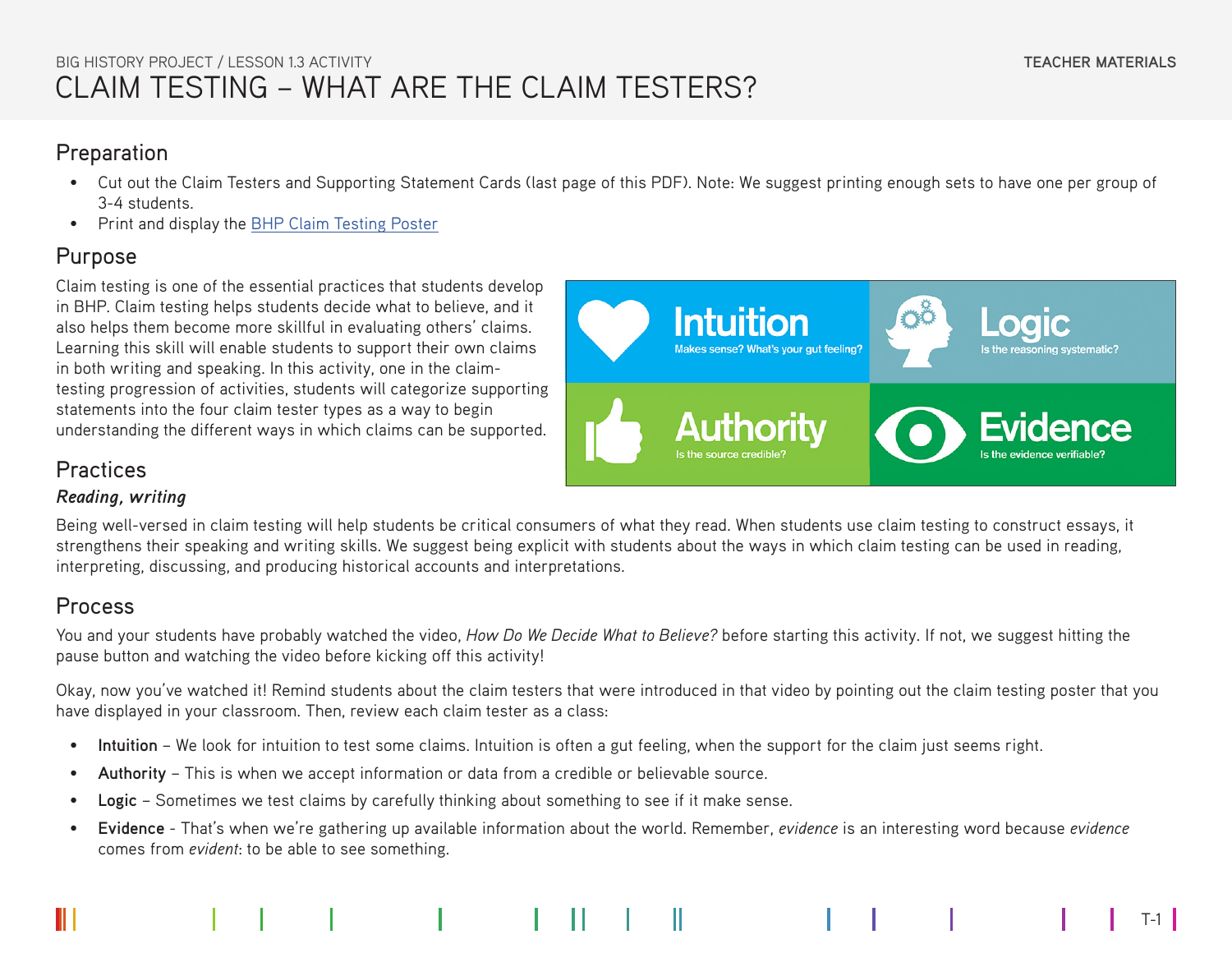#### CLAIM TESTING – WHAT ARE THE CLAIM TESTERS? BIG HISTORY PROJECT / LESSON 1.3 ACTIVITY

T-2

Now, tell students that you want to make a claim that was once highly controversial, but then eventually came to be known as fact. However, in some circles—such as in the group called "Flat Earthers"—the claim has become controversial.

## The claim: **The Earth is round**.

Tell students you are going to provide them with a bunch of supporting statements for "The Earth is Round." Their job, working in groups, will be to determine which statements match which claim tester. Before handing out the cards to each group, work though one example with your students by giving them the following supporting statement:

"When looking at pictures that astronauts have taken of the Earth after landing on the Moon, the Earth appears round."

Ask students which claim tester is being used as part of this statement. They will probably come up with "evidence" as the answer for this one, but if they don't, remind them of the connection between *evidence* and *evident*, and that if something appears to be round in a picture, we can count that as observable evidence.

Group your students (we recommend 3-4 per group) and hand out the supporting statements. Then, ask them to sort the cards into the four claim testing categories. Make sure they discuss their categorizations as a group, as they will be asked to defend their categorizations at the end of the activity.

Once students are done, review each statement, one by one, as a class to gain a sense of how well they are understanding each of the claim testers. Note, some of the answers are debatable – this is a great opportunity for students to begin to respectfully discuss why a statement may fall into one category or another.

Once you're done, tell students they will be practicing claim testing ALL THE TIME in this class. They should refer to the poster on the wall and use the language of claim testing whenever possible.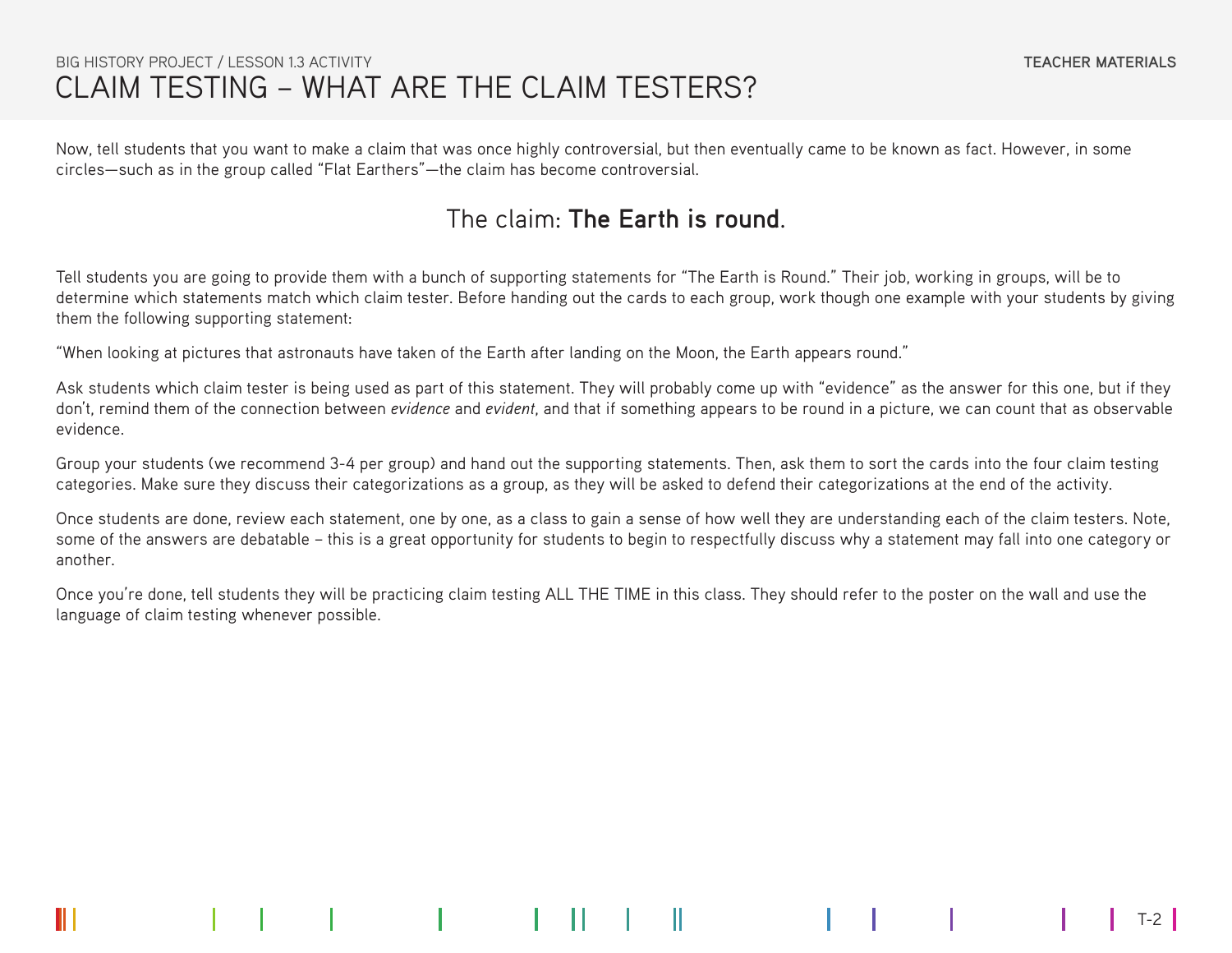#### **Preparation**

• Print and cut out the Claim Testers and Supporting Statement Cards

## Purpose

Claim testing is one of the essential practices that you will develop in BHP. Claim testing helps people decide what to believe, and it also helps them become more skillful in evaluating the claims of others. Learning to use claim testers will enable you to support your own claims when writing and speaking. In this activity, you will categorize supporting statements into the four claim tester types as a way to begin understanding the different ways in which claims can be supported.

# **Intuition** Makes sense? What's your gut feeling? Is the reasoning systematic? **Authority**

## Practices

#### *Reading, writing*

Being well-versed in claim testing will help you be a critical consumer of

what you read . If you use claim testers to construct essays, your speaking and writing skills will improve.

## Process

You've probably watched the video, How Do We Decide What to Believe? before starting this activity. If not, hit the pause button, and watch the video before kicking off this activity!

Okay, now you've watched it! Remember the claim testers that were introduced in that video? If not, look at the claim testing poster on the wall, and get ready to review each claim tester as a class.

Now, let's practice testing a claim. The claim you will test was once hotly debated, then eventually came to be known as fact. However, in some circles—such as the group called "Flat Earthers"—the claim has become controversial again.

#### The claim: **The Earth is round**.

You are going to get a bunch of statements that support the claim, "The Earth is Round." Your job will be to determine which statements match which claim tester. Before starting, think about the following example with your class:

*"When looking at pictures that astronauts have taken of the Earth after landing on the Moon, the Earth appears round."*

What claim tester to you think is being used here? Discuss your answer with the class.

Now that you've practiced as a class, get into groups and sort the cards into the four claim testing categories. Make sure to discuss your categorizations with the group you will be asked to defend your categorizations at the end of the activity.

Keep in mind that you will be practicing claim testing ALL THE TIME in this class. You should refer to the poster on the wall and use the language of claim testing whenever possible.

 $S-1$